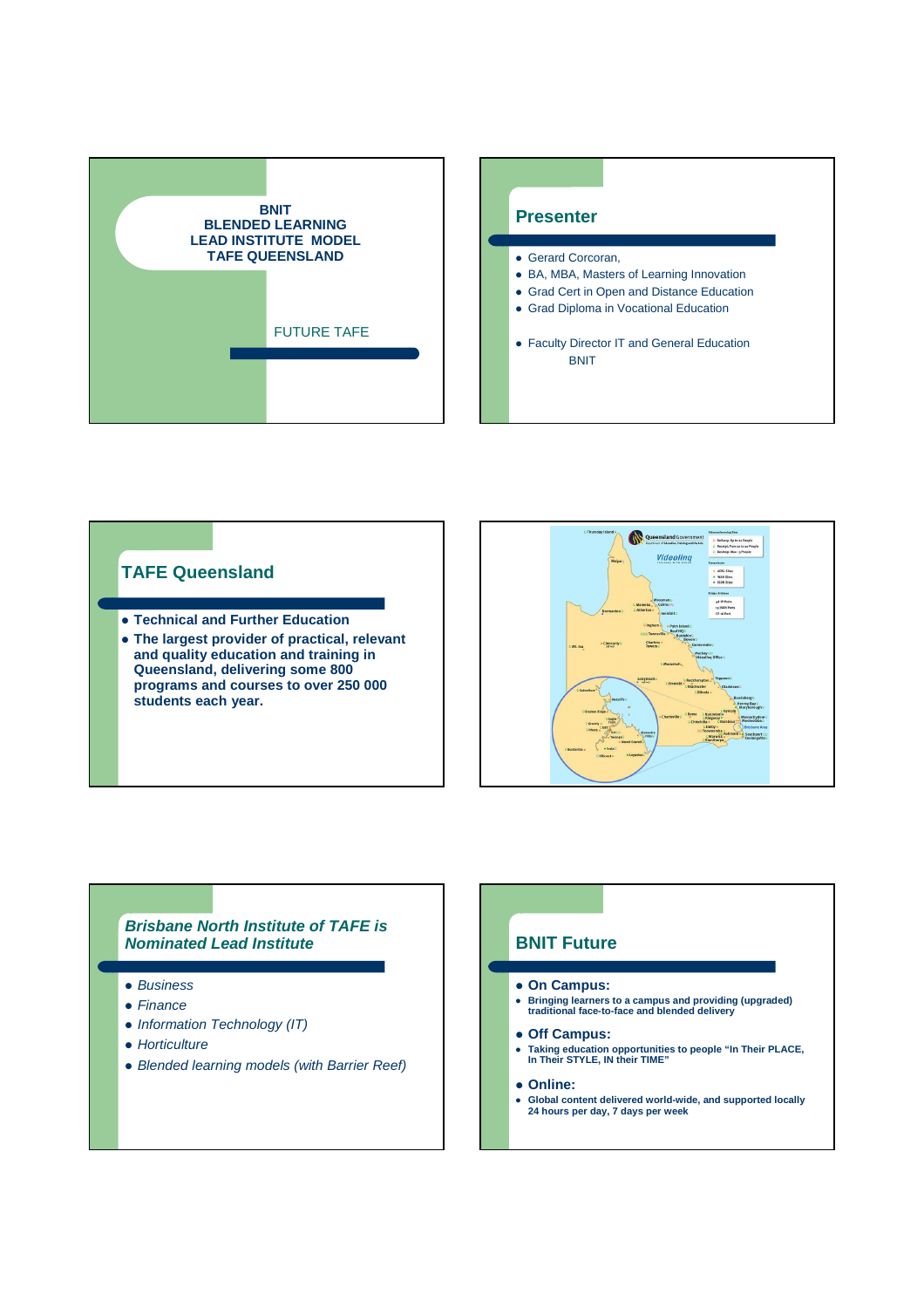### **Leadership**

- BNIT will take a leadership role.
- There is a continuum of learning/teaching styles that shift the focus of service delivery:
- Self-paced collaborative facilitated tutor - teacher led





# **TOL Services**

- Branding and Experience
- Recruitment
- Enrolment
- Support
- Partner Relations
- Systems (Design, Develop, Operation)

### **HIGH LEVEL STRATEGIES**

- **Customer Experience** To gain competitive advantage through superior Customer Focus by establishing TOL as a Centre for high quality Open Learning Experiences.
- **Learning Excellence** To provide highly accessible learning services, processes and product by developing TOL as a Centre for Open Learning Excellence.
- **Value and Effectiveness** To provide value and improved<br>efficiencies by establishing TOL as a Centre of Open<br>Learning Effectiveness and through building integration with industry to provide outcome assurances.